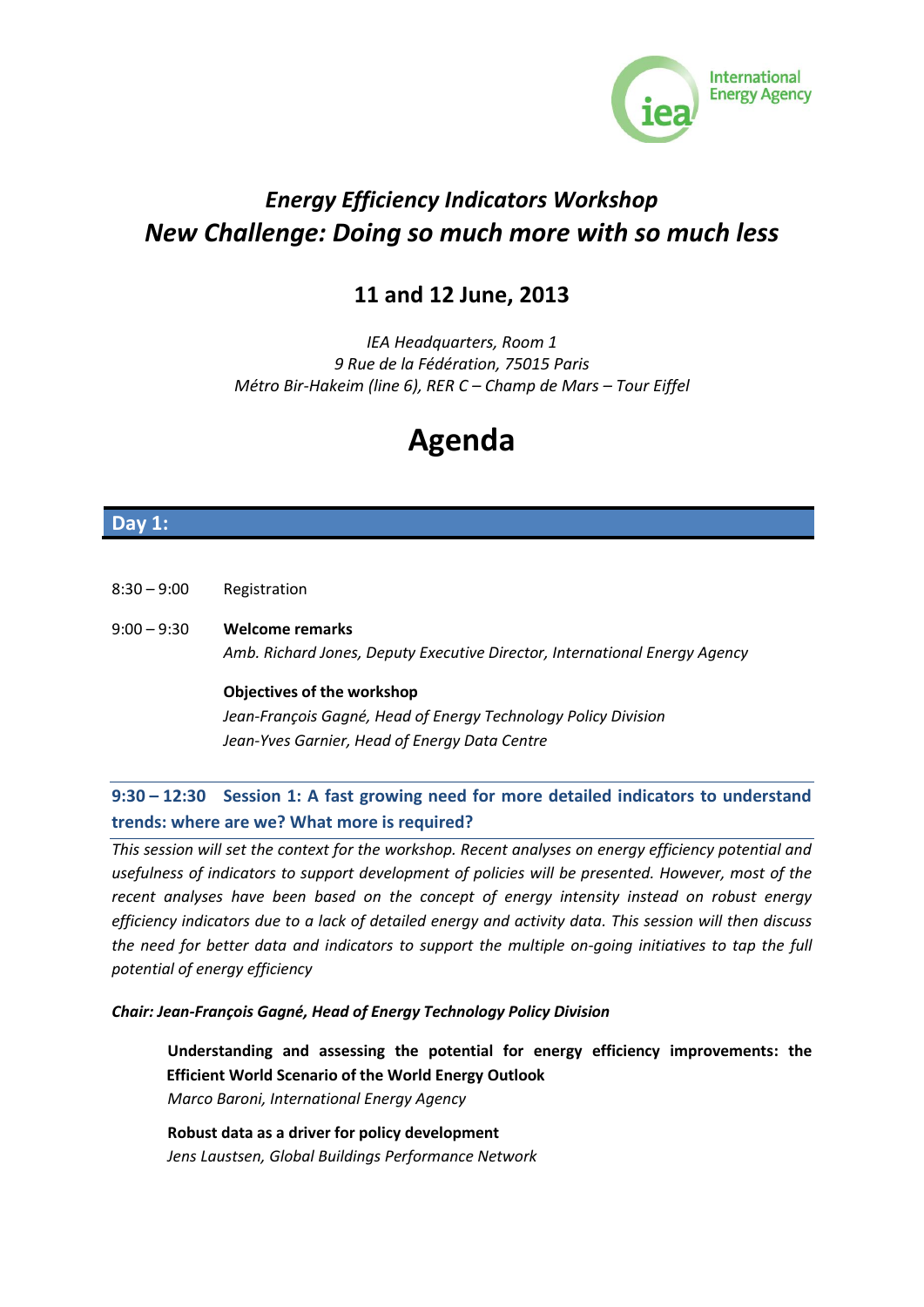

#### 10:30 – 11h00 Coffee Break

**Indicators to monitor the German Energiewende** *Wolfgang Eichhammer, Fraunhofer ISI, Germany*

**EU policies to drive energy efficiency improvements** *Gergana Miladinova, European Commission, DG ENER*

**Tracking the progress towards energy efficiency goals**  *Ashok Sarkar/Robert Tromop, World Bank/International Energy Agency*

#### 12:30 – 13:15 Lunch

**13:15 – 15:45 Session 2: Recent development and progress in international data reporting and indicators development**

*This session will present current activities of selected organisations regarding the development and use of energy efficiency indicators to support the development of energy and efficiency policies.*

#### *Chair: Philippe Benoit, Head of Energy Efficiency and Environment Division*

**Data situation for IEA member countries – has it improved?** *Roberta Quadrelli and Taejin Park, International Energy Agency*

**Benefit of collaboration: what was done, what is left to do** *Didier Bosseboeuf, ODYSSEE Network* 

**Increasing collaboration to improve data and analysis in the APEC region** *Shigeru Kimura, Asia-Pacific Economic Cooperation*

**Development of indicators to understand efficiency potential**  *Amel Bida, Regional Center for Renewable Energy and Energy Efficiency*

#### **Round table discussion: how do we globalise our respective abilities?**

15:45 – 16h00 Coffee Break

## **16:00 – 18:00 Session 3: Filling the gap and overcoming the barriers – Country experience**

*This session will highlight the common gaps and barriers associated with the development and use of energy indicators. Several countries will present their experiences: the gaps and barriers they have faced and how they have overcome them.*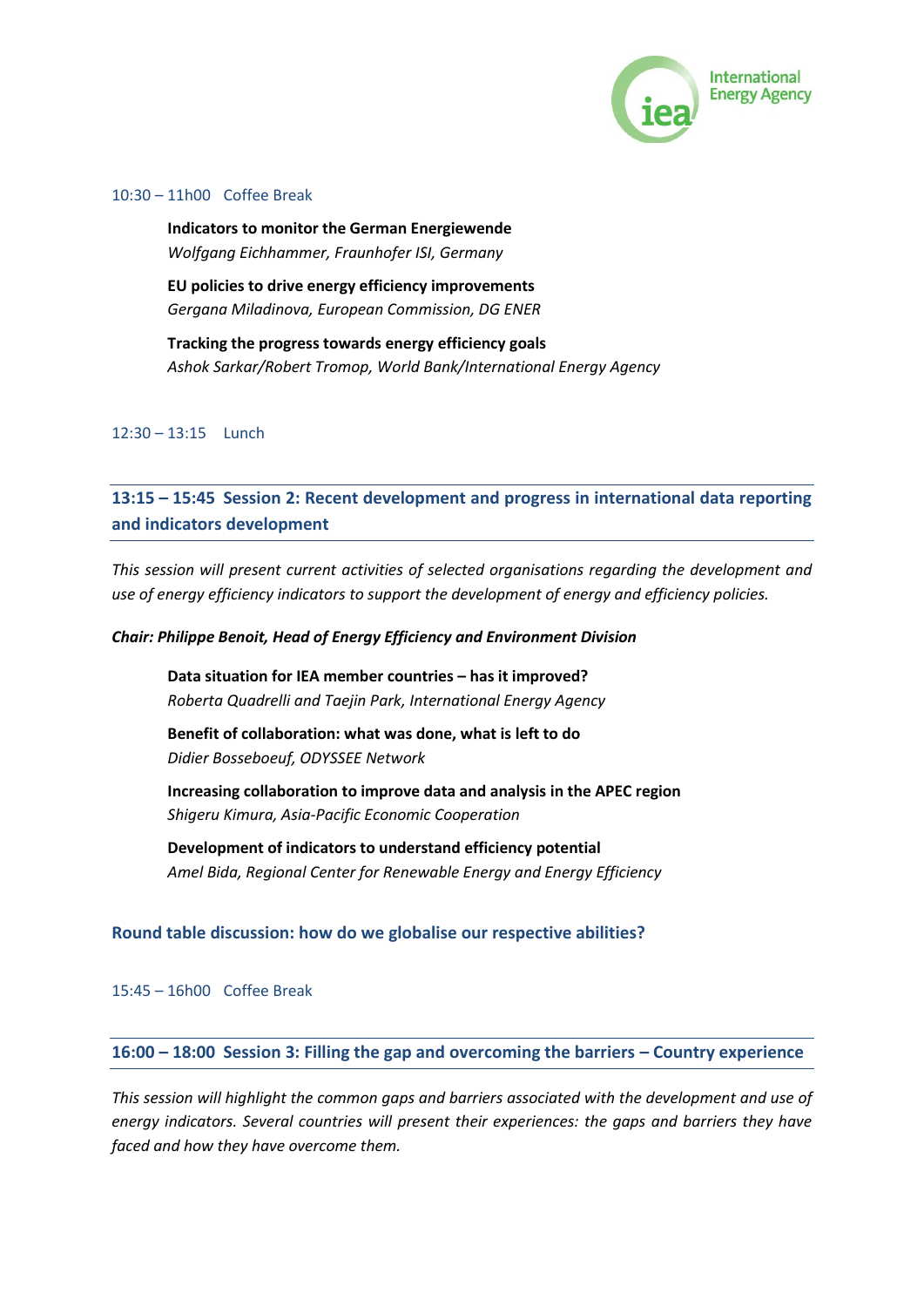

#### *Chair: Nathalie Trudeau, Energy Analyst, Energy Technology Policy Division*

**New survey method in the transport sector** *Adrien Montpetit, Transport Canada*

**Data collection for the industry sectors** *Malin Blomqvist, Swedish Energy Agency*

**Data collection for the service sectors** *Moon-Sun Choi, Korea Energy Economics Institute*

**Spanish experience in energy statistics in the household sector** *Pilar de Arriba Segurado, IDEA, Spain*

## **End of day 1**

#### **Day 2:**

## **9:00 – 12:30 Session 4: Development of tools to support the development of energy efficiency indicators**

*This session will present selected tools that are currently being developed to support countries in their data collection effort and development of energy efficiency indicators. The feedback received on the two IEA manuals will also be discussed.*

#### *Chair: Robert Tromop, Head of Energy Efficiency Unit*

**Data collection for energy and activity statistics – the Energy Statistics Compiler Manual** *Karen Treanton, International Energy Agency (in collaboration with the United Nations Statistics Division)*

**Current status of the Eurostat project on final energy consumption in household in the EU** *Roeland Mertens, Eurostat*

**Development of quantification standards**  *Piet Boonekamp, ECN, Netherlands*

**IEA Energy Efficiency Manuals**  *Roberta Quadrelli/Nathalie Trudeau, International Energy Agency*

11:00 – 11:30 Coffee break

**Round table discussion: The IEA Manuals**